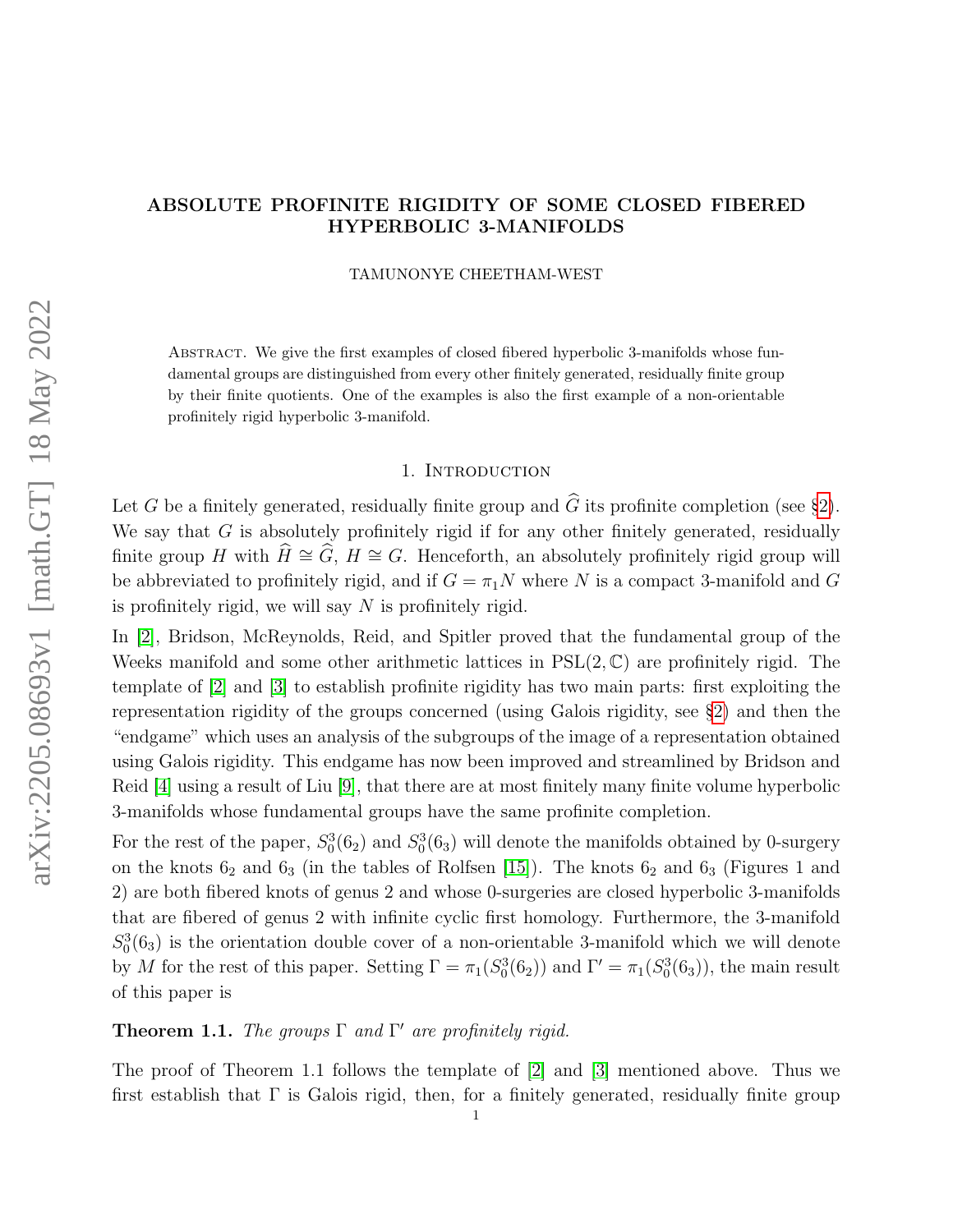

FIGURE 1.  $6<sub>2</sub>$ 



FIGURE 2.  $6_3$ 

 $\Delta$  with  $\hat{\Delta} \cong \hat{\Gamma}$ , we modify theorems from [\[2\]](#page-13-0) to produce a Zariski dense representation  $\rho : \Delta \to \text{PSL}(2, \mathbb{C})$  and use the arithmetic of  $\Gamma$  and its unique index 2 subgroup generated by squares, denoted by  $\Gamma^{(2)}$  to show that  $\rho(\Delta^{(2)}) < \Gamma^{(2)}$  where  $\Delta^{(2)}$  is the subgroup of  $\Delta$ generated by squares. Using some topology and the results of [\[4\]](#page-13-2), one can then conclude that  $\rho(\Delta^{(2)}) = \Gamma^{(2)}$ . It now follows that  $\Delta$  is a  $\mathbb{Z}/2\mathbb{Z}$  extension of  $\Gamma^{(2)}$ , and so the final task is to show that all  $\mathbb{Z}/2\mathbb{Z}$  extensions of  $\Gamma^{(2)}$  are distinguished from one another by their finite quotients, hence  $\Delta \cong \Gamma$ .

The strategy for showing that  $\Gamma'$  is profinitely rigid is similar (see §[6](#page-9-0) for further details). As a consequence of the classification of  $\mathbb{Z}/2\mathbb{Z}$ -extensions of Γ', we are also able to prove

Corollary 1.2. The non-orientable manifold M is profinitely rigid.

Acknowledgements. The author thanks his advisor Alan Reid for many helpful conversations and for his guidance and encouragement. The author also thanks Ryan Spitler for many helpful conversations and comments on an earlier draft of this paper.

### 2. Profinite Completions and Galois Rigidity

<span id="page-1-0"></span>The profinite completion of a group  $G$  is a topological group obtained as the inverse limit of the inverse system of its finite quotients, and which is denoted by  $\tilde{G}$ . There is a canonical map  $G \to \hat{G}$  sending an element  $g \in G$  to  $(\tilde{g})_{N \triangleleft_f G}$  where each N is a finite-index normal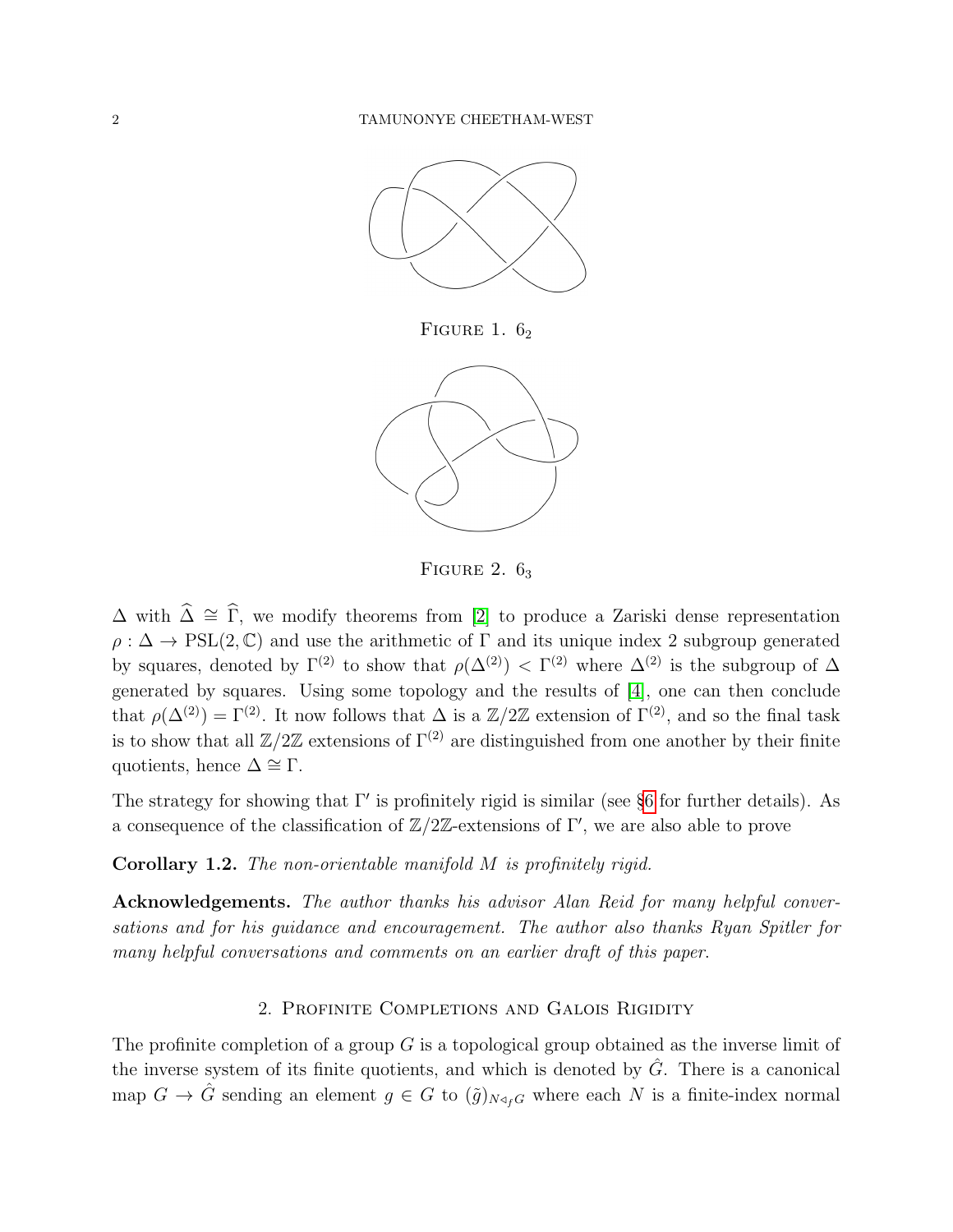subgroup of G and  $\tilde{g}$  is the image of g in  $G/N$ . The canonical map is injective if and only if G is residually finite. The completion operation is functorial, taking groups to topological groups, and group homomorphisms to continuous homomorphisms of topological groups.

We assume henceforth that the group G is a finite covolume lattice in  $PSL(2,\mathbb{C})$ . Let  $G^{(2)}$ be the subgroup of G generated by the squares of elements in  $G$ . This is a finite index normal subgroup with quotient the largest elementary abelian 2-group quotient of G. With G as above, associated to G are the trace-field,  $k_G = \mathbb{Q}(tr(\gamma) | \gamma \in G)$ , and the invariant trace-field, $kG = k_{G^{(2)}}$ . In this setting, these fields are both number fields ([\[11\]](#page-13-5), Chapter 3).

We can also associate the following algebras to G

$$
A_0 G = \{ \sum_{i=1}^n a_i \gamma_i \, | \, a_i \in k_G, \gamma_i \in G, n \in \mathbb{Z}^+ \}
$$

$$
AG = \{ \sum_{i=1}^n a_i \gamma_i \, | \, a_i \in kG, \gamma_i \in G^{(2)}, n \in \mathbb{Z}^+ \}
$$

Thesealgebras are quaternion algebras  $(11)$ , Chapter 3) and are known as the *quaternion* algebra and the invariant quaternion algebra of G respectively.

Set  $n_{k_G} = [k_G : \mathbb{Q}]$  which is the number of distinct embeddings of  $k_G$  into the complex numbers. These embeddings give rise to pairwise non-conjugate  $PSL(2,\mathbb{C})$  Zariski-dense representations of G. Following [\[2\]](#page-13-0), let the set of conjugacy classes of Zariski-dense  $PSL(2, \mathbb{C})$ representation of G be  $X_{zar}(G, \mathbb{C})$ . It follows from this discussion that  $n_{k_G} \leq |X_{zar}(G, \mathbb{C})|$ .

**Definition 2.1.** G is said to be Galois rigid whenever  $n_{k_G} = |X_{zar}(G, \mathbb{C})|$ 

We can similarly define Galois rigidity for any fixed (finite covolume) representation of some abstract finitely generated group. For the remainder of this paper,  $\Delta$  will be a finitely generated, residually finite group with  $\widehat{\Delta} \cong \widehat{\Gamma}$  and  $\Delta'$  will be a finitely generated, residually finite group with  $\widehat{\Delta'} \cong \widehat{\Gamma'}$ .

Remark 2.2. We will often use p−adic representations to build complex representations. To do this, we will fix some identification of  $\overline{\mathbb{Q}_p}$  with  $\mathbb{C}$ .

2.1. Galois rigidity of  $\Gamma$  and  $\Gamma'$ . Here we will show:

**Lemma 2.3.** The group  $\Gamma$  is Galois rigid.

*Proof.*Using Snap ([\[6\]](#page-13-6)) for example, it can be checked that  $[k_{\Gamma}:\mathbb{Q}]=6$ . Hence, to establish Galois rigidity, we need to show that  $|X_{zar}(\Gamma,\mathbb{C})|=6$ . To that end, we shall make use of the A–polynomial of  $6_2$  (see [\[5\]](#page-13-7)), which we denote by  $A_{6_2}(L, M)$ .

Recall that if a hyperbolic 3-manifold N is obtained by  $p/q$ -surgery on a knot J, we can obtain a polynomial equation satisfied by the eigenvalue (denoted by  $t$ ) of a core curve in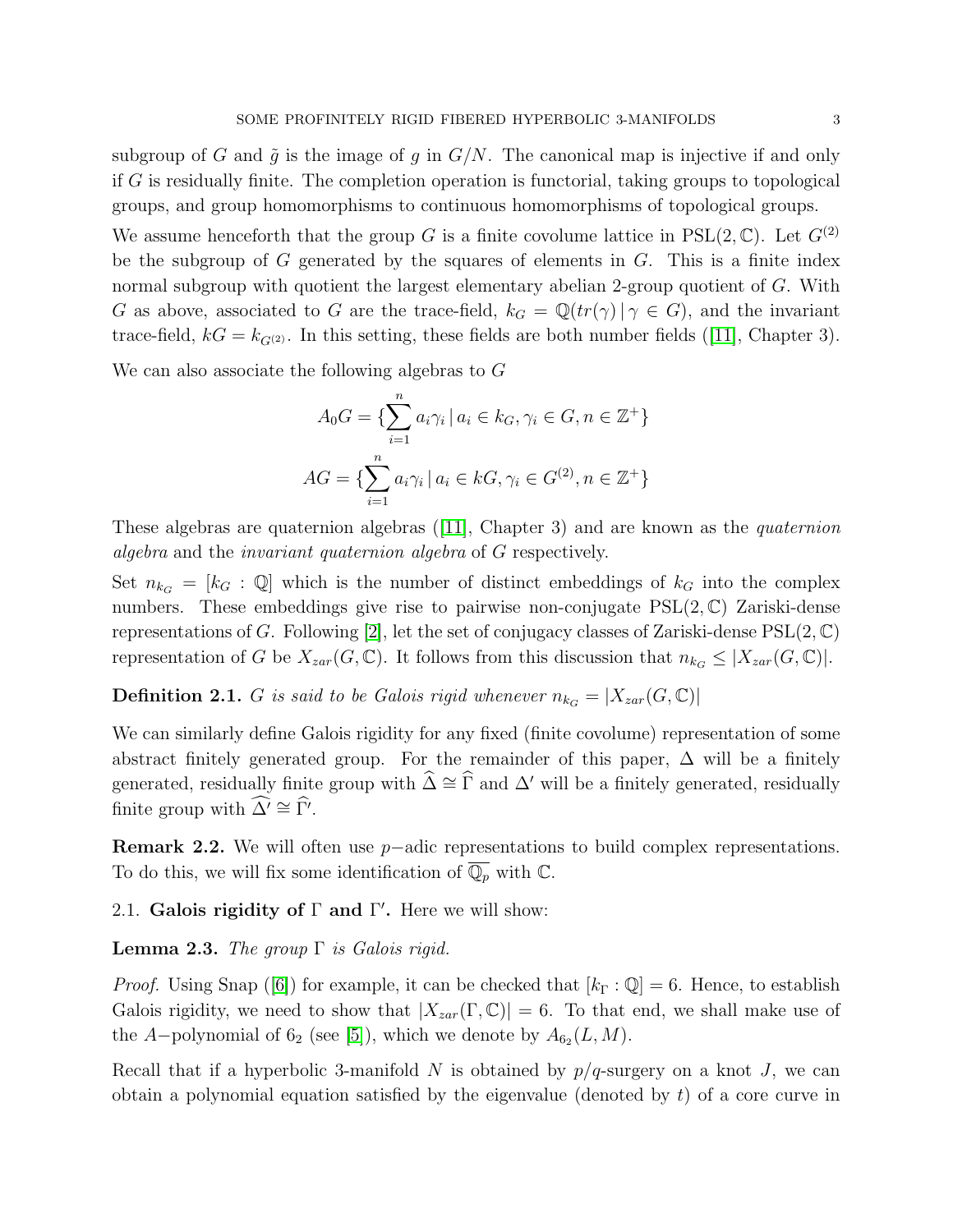the surgered manifold by setting  $L = t^{-p}$ ,  $M = t^q$  in  $A_J(L, M)$  (see [\[10\]](#page-13-8), for example). Since the quotient epimorphism  $\pi_1(S^3 \setminus 6_2) \to \Gamma$  induces an inclusion of Zariski dense characters  $X_{zar}(\Gamma, \mathbb{C}) \hookrightarrow X_{zar}(\pi_1(S^3 \setminus 6_2), \mathbb{C})$  and there are no isolated points in the character variety of  $6_2$  (see the Proposition on page 52 of [\[5\]](#page-13-7)), every Zariski dense  $PSL(2,\mathbb{C})$  representation of Γ will be captured by the A-polynomial of  $6<sub>2</sub>$  by setting  $L = 1, M = t$ .

From [\[5\]](#page-13-7), we have

$$
A_{62}(L,M) = L - 2LM^{2} + L^{2}M^{2} - M^{4} + LM^{4} - 3L^{2}M^{4} + 2LM^{6} + L^{2}M^{6} - 5LM^{8} + 5L^{2}M^{8}
$$
  
\n
$$
-5LM^{10} + 3L^{2}M^{10} - 3L^{3}M^{10} + 3LM^{12} - 12L^{2}M^{12} + 8L^{3}M^{12} - 13L^{2}M^{14} + 3L^{3}M^{14} + 3L^{2}M^{16}
$$
  
\n
$$
-13L^{3}M^{16} + 8L^{2}M^{18} - 12L^{3}M^{18} + 3L^{4}M^{18} - 3L^{2}M^{20} + 3L^{3}M^{20} - 5L^{4}M^{20} + 5L^{3}M^{22} - 5L^{4}M^{22}
$$
  
\n
$$
+ L^{3}M^{24} + 2L^{4}M^{24} - 3L^{3}M^{26} + L^{4}M^{26} - L^{5}M^{26} + L^{3}M^{28} - 2L^{4}M^{28} + L^{4}M^{30}
$$
 (2.1)

When  $p = 0$ , and  $q = 1$ , upon factoring  $A_{62}(1, t)$  we obtain

$$
A_{62}(t) = (1+t^2)^5(1-3t^2+3t^4-3t^6+t^8)(1-3t^2+5t^4-5t^6+5t^8-3t^{10}+t^{12})
$$

By Proposition 6.2 of [\[5\]](#page-13-7), the factor  $(1 - 3t^2 + 3t^4 - 3t^6 + t^8)$  corresponds to reducible representations of  $\pi_1(S^3 \setminus 6_2)$  as well as of  $\Gamma$ .

We can also show by explicit computation that the factor  $(1 + t^2)^5$  corresponds to finite representations of the zero surgery by arguing that any representation with eigenvalue of a core curve corresponding to  $t = \pm i$ ,  $p = 0$ ,  $q = 1$  will factor through the dihedral (2,0) filling on the knot  $6<sub>2</sub>$ . Such a representation is finite and therefore not Zariski dense.

Since  $S_0^3(6_2)$  is a hyperbolic manifold, the eigenvalue  $t_0$  of the core curve in the Zariski dense discrete faithful representation of  $\Gamma$  is a zero of the last remaining factor  $(1 - 3t^2 + 5t^4 5t^6 + 5t^8 - 3t^{10} + t^{12}$ . Note that  $t_0 + t_0^{-1} \in k_\Gamma$  and has degree 6, implying that  $t_0 + t_0^{-1}$ is a primitive element for  $k_{\Gamma}$ . Hence all Zariski-dense PSL(2, C) representations of Γ (up to conjugacy) are Galois conjugates of the discrete faithful representation, and we conclude that Γ is Galois rigid as claimed.  $□$ 

# **Lemma 2.4.** The group  $\Gamma'$  is Galois rigid.

*Proof.* As in Lemma 2.2, using Snap [\[6\]](#page-13-6), we can check that  $[k_{\Gamma'} : \mathbb{Q}] = 4$ . We directly verify that there are exactly four Zariski dense  $PSL(2, \mathbb{C})$  representations of Γ' by directly counting the Zariski-dense  $PSL(2, \mathbb{C})$  characters of Γ'. From a 2-bridge presentation for  $\pi_1(S^3 \setminus 6_3)$ , we obtain the following presentation for  $\Gamma'$ 

$$
\Gamma' = \langle a, b \mid wa = bw, ww^* \rangle, w = aba^{-1}b^{-1}a^{-1}bab^{-1}a^{-1}b^{-1}ab, w^* = bab^{-1}a^{-1}b^{-1}aba^{-1}b^{-1}a^{-1}ba
$$

where  $ww^*$  represents a homological longitude. Any Zariski dense  $PSL(2,\mathbb{C})$  character of  $\Gamma'$ corresponds to a Zariski dense  $PSL(2, \mathbb{C})$  character of  $\pi_1(S^3 \setminus 6_3)$  arising from a representation that maps the word  $ww^*$  to the identity in  $PSL(2,\mathbb{C})$ . Furthermore, for any such Zariski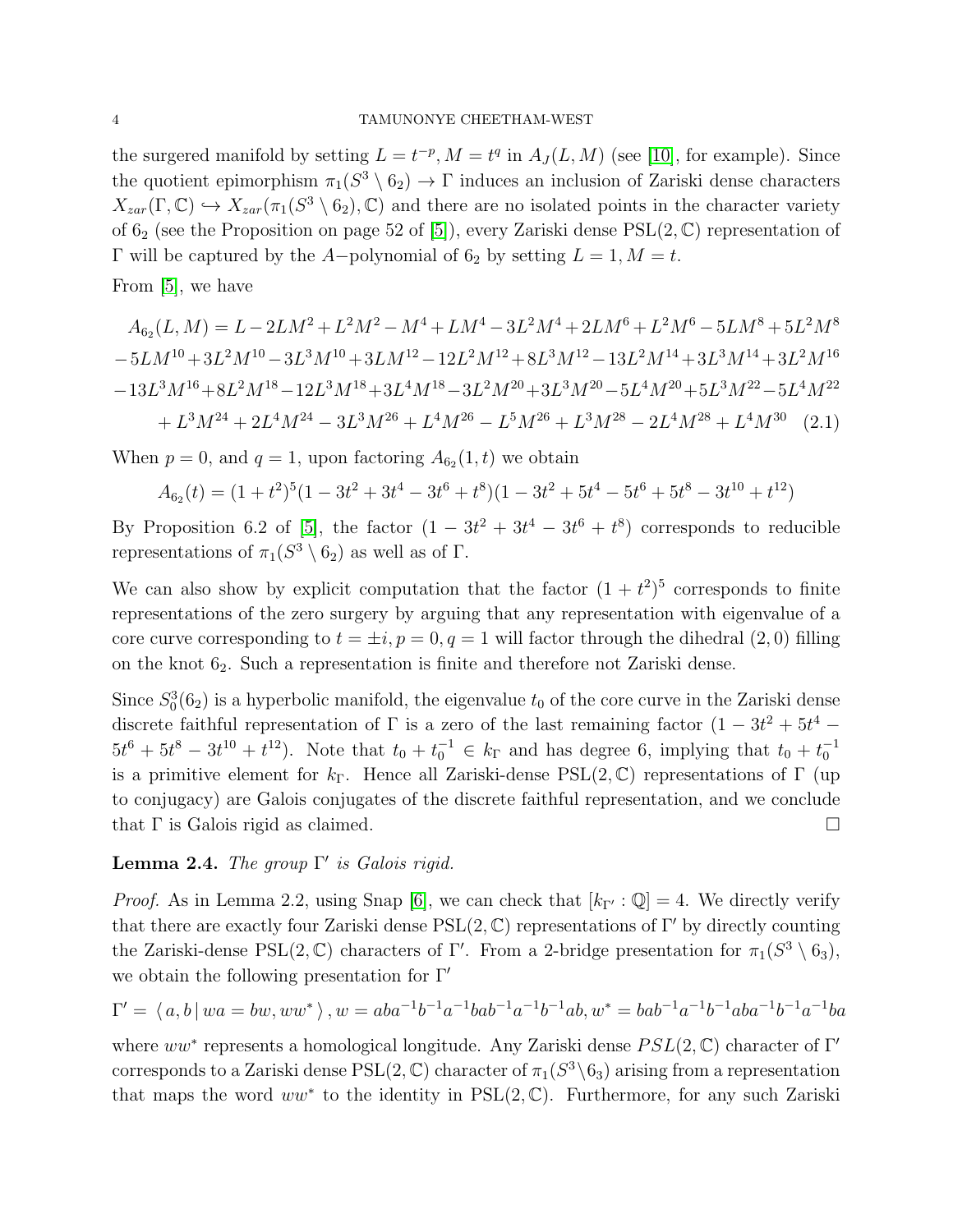dense representation  $f: \Gamma' \to \text{PSL}(2, \mathbb{C})$ , we can conjugate such that  $f(a) = \begin{pmatrix} p & 1 \\ 0 & 1/p \end{pmatrix}$ ,  $f(b) =$  $\binom{p}{r-1/p}$ . With this setup, one can verify that there are four Zariski dense representations of Γ'. A Mathematica [\[8\]](#page-13-9) notebook where this computation is done is available upon request from the author.

### 3. CONSTRUCTING PSL $(2,\mathbb{C})$  REPRESENTATIONS FOR  $\Delta$

<span id="page-4-0"></span>3.1. The arithmetic structure of  $\Gamma$ . The group  $\Gamma$  is arithmetic and lies in the commensurability class of the Weeks manifold (see [\[2\]](#page-13-0), page 709) which has (invariant) trace field  $k = \mathbb{Q}(\theta)$  with  $\theta^3 - \theta^2 + 1 = 0$  (with ring of integers  $R_k$ ), a field of discriminant -23 and invariant quaternion algebra  $B/k$  that is ramified at the unique real place and the unique place of norm 5 in k. The algebra  $B/k$  is locally uniform in the sense of [\[2\]](#page-13-0) which means that for any two places  $\mu, \nu$  of k for which  $k_{\mu} \cong k_{\nu}$ ,  $B_{\mu} \cong B_{\nu}$ . Moreover, the group  $\Gamma$  has integral traces and is not derived from a quaternion algebra. However  $\Gamma^{(2)} < \Gamma_{\mathcal{O}}^1$ , the subgroup of units of the unique (conjugacy class of) maximal order  $\mathcal O$  of B. A fact that is helpful for the Magma computation in Section 7.2 is that  $\Gamma^1_{\mathcal{O}}$  is the orbifold fundamental group of the  $(3,0)$  Dehn filling on the knot  $5<sub>2</sub>$  with finite presentation  $([7])$  $([7])$  $([7])$ 

$$
\Gamma^1_{\mathcal{O}} = \langle a, b | a^3, ab^{-1}ab^2a^{-1}b^{-2}a^{-1}b^2 \rangle
$$

Following Section 9.1 of [\[2\]](#page-13-0), we observe that there are two primes, denoted by  $P$  and  $Q$ , both of norm 23, one ramified and one split (thus  $k_p$  and  $k_q$  are non-isomorphic extensions of  $\mathbb{Q}_{23}$  and the reduction homomorphisms  $R_k \to R_k/\mathcal{P} \cong \mathbb{Z}/23\mathbb{Z}$  and  $R_k \to R_k/\mathcal{Q} \cong \mathbb{Z}/23\mathbb{Z}$ induce two reduction epimorphisms  $\Gamma^1_{\mathcal{O}} \to \mathrm{PSL}(2,\mathbb{Z}/23\mathbb{Z})$ . Furthermore, we can check, using Magma [\[1\]](#page-13-11) (see Section 7.1) that these are the only two  $PSL(2, \mathbb{Z}/23\mathbb{Z})$  quotients of  $\Gamma^1_{\mathcal{O}}$ . We will also make use of a fact from Section 9.1 of [\[2\]](#page-13-0) that there is a unique conjugacy class of (maximal) index 24 subgroup in  $PSL(2, \mathbb{Z}/23\mathbb{Z})$  as follows:

For one of these reduction homomorphisms corresponding to  $P$ , say, which we will denote by  $\phi_{\mathcal{P}} : \Gamma^1_{\mathcal{O}} \to \mathrm{PSL}(2, \mathbb{Z}/23\mathbb{Z})$ , the image of  $\Gamma^{(2)}$  has index 24 in  $\mathrm{PSL}(2, \mathbb{Z}/23\mathbb{Z})$ , and the core of  $\Gamma^{(2)}$  in  $\Gamma^1_{\mathcal{O}}$  is exactly ker  $\phi$  (see Section 7.2). It follows that up to conjugacy,  $\Gamma^{(2)}$  is the full preimage of a fixed (maximal) index 24 subgroup of  $PSL(2, \mathbb{Z}/23\mathbb{Z})$  under  $\phi_{\mathcal{P}}$ . Observing that  $\phi_{\mathcal{P}}$  factors through PSL $(2, R_{k_{\mathcal{P}}})$ , where  $R_{k_{\mathcal{P}}}$  is the non-Archimedean completion of  $R_k$ at the place corresponding to  $P$  and the ring of integers of  $k_P$  the P-adic completion of k (see the remarks following Theorem 0.6.6 of [\[11\]](#page-13-5)), we have that there is a corresponding maximal open subgroup of index 24 in  $PSL(2, R_{k_p})$  denoted by H (unique up to conjugation in PSL $(2, R_{k_p})$ ) whose preimage in  $\Gamma^1_{\mathcal{O}}$  is  $\Gamma^{(2)}$ .

3.2. Running the BMRS program on Γ. We will apply Theorem 4.8 of [\[2\]](#page-13-0). This theorem implies that since  $\Gamma$  is Galois rigid by Lemma 2.2, and with  $\Delta$  as stated, we obtain a Zariski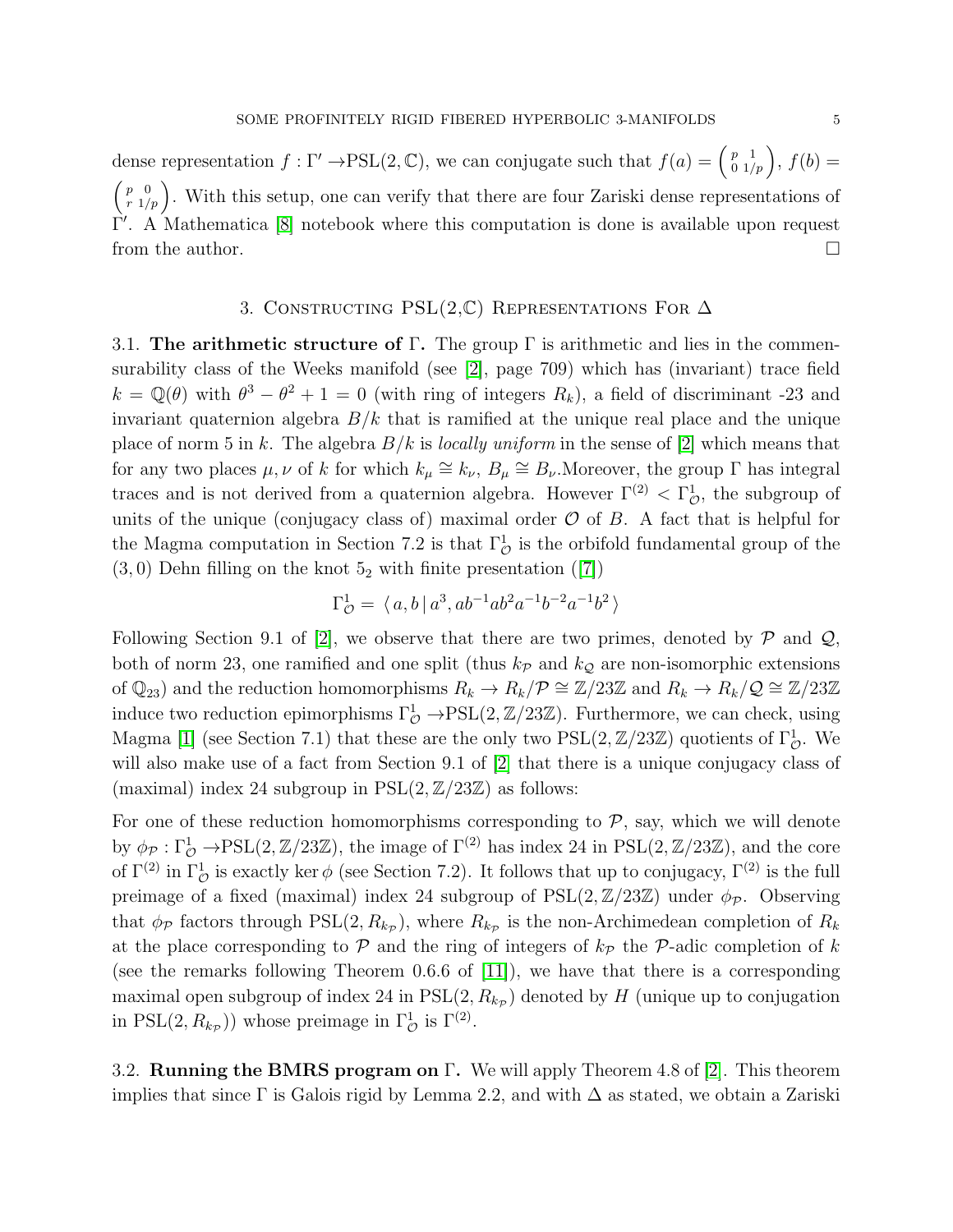dense representation  $\rho : \Delta \to \text{PSL}(2, \mathbb{C})$  such that  $k_{\rho(\Delta)}$  and  $k_{\Gamma}$  are arithmetically equivalent fields. A consequence of Theorem 4.8 in [\[2\]](#page-13-0) that is applicable for our setting is:

**Lemma 3.1.** With  $\Gamma, \Delta$  as above, there is a representation  $\rho : \Delta \rightarrow PSL(2, \mathbb{C})$  with Zariskidense image such that

- (1)  $\rho(\Delta)$  is Galois rigid;
- (2) For  $V_{k_{\rho(\Delta)}}$  and  $V_{k_{\Gamma}}$  the sets of finite places of  $k_{\rho(\Delta)}$  and  $k_{\Gamma}$  respectively, there is a bijection  $\tau: V_{k_{\Gamma}} \to V_{k_{\rho(\Delta)}}$  such that the local fields  $k_{\rho(\Delta)_{\tau(\nu)}}$  and  $k_{\Gamma_{\nu}}$  are isomorphic for every  $\nu \in V_{k_{\Gamma}}$ .

Since  $\Gamma$  is not derived from a quaternion algebra, it will be convenient to pass to the groups  $\Gamma^{(2)}$  and  $\Delta^{(2)}$ . To this end, the following lemma compares k and  $k_{\rho(\Delta^{(2)})}$ .

**Lemma 3.2.** The image,  $\rho(\Delta^{(2)})$ , of the restriction of  $\rho$  to the unique index 2 subgroup  $\Delta^{(2)} < \Delta$  has trace field k.

*Proof.* Let  $l = k_{\rho(\Delta^{(2)})}$ . For every rational prime p, we will build a bijection  $\tau_2^p$  $\frac{p}{2}$  from the finite places of k lying above p denoted  $V_k^p$  $\mathbf{z}_k^p$  to the finite places of l lying above p denoted  $V_l^p$  $l^p$ . For an element  $\nu \in V_k^p$  $V_k^p$ , pick a prime  $\mu$  in  $V_{k_1}^p$  $\mathcal{L}_{k_{\Gamma}}^{p}$  that lies above  $\nu$ . Consider the prime  $\mu' \in V_{k_{\rho}}^{p}$  $k_{\rho(\Delta)}$ with  $\tau(\mu) = \mu'$  using the bijection from Lemma 3.1 (2). The prime  $\mu'$  lies above a prime  $\nu'$ of *l*. Set  $\tau_2^p$  $2^p(\nu) = \nu'.$ 

We show that  $k_{\nu} \cong l_{\nu'}$  for all finite places  $\nu$  of k. Since  $k_{\Gamma,\mu} \cong k_{\rho(\Delta),\mu'}$  by Lemma 3.1 (2), we have that  $k_{\nu} \cong k_{\Gamma^{(2)},\mu} \cong k_{\rho(\Delta)^{(2)},\mu'} \cong l_{\nu'}$ . The middle isomorphism  $k_{\Gamma^{(2)},\mu} \cong k_{\rho(\Delta)^{(2)},\mu'}$ follows from the way  $\rho$  is constructed in [\[2\]](#page-13-0) as a map obtained by composing the canonical injection  $\Delta \hookrightarrow \widehat{\Gamma}$  with a bounded, continuous PSL $(2, \overline{\mathbb{Q}_p})$ −representation of  $\widehat{\Gamma}$ . From this construction, it follows that the traces of  $\Gamma^{(2)}$  and  $\rho(\Delta^{(2)})$  will have the same topological closure at every corresponding pair of places  $\mu, \tau(\mu)$  of  $k_{\Gamma}$  and  $k_{\rho(\Delta)}$  respectively.

To see that  $\tau_2^p$  $\mu$ <sup>*p*</sup> is a well-defined bijection, if we use some other prime  $\mu$ <sup>*n*</sup> lying above  $\nu$ , then, the non-Archimedean completions at the places  $\mu$  and  $\mu''$  have an isomorphic subfield corresponding to the completion (of k) at  $\nu$ . The field  $k_{\nu}$  is exactly the topological closure of k in  $k_{\Gamma,\mu}$  under the completion field homomorphism. For  $\mu''$  also lying above  $\nu$ ,  $k_{\nu'}$  is also exactly the topological closure of k in  $k_{\Gamma,\mu''}$ .

Having constructed bijections  $\tau_2^p$  $P_2^p$  for every finite rational prime p, we can form a bijection between the finite places by setting  $\tau_2 = \Box_p \tau_2^p$  $\frac{p}{2}$  :  $V_k \rightarrow V_l$  and noting that  $V_l = \sqcup_p V_l^p$ l and  $V_k = \sqcup_p V_k^p$ <sup>p</sup><sup>p</sup>. From Lemma 4.9 of [\[2\]](#page-13-0), it follows that  $k_{\rho(\Delta(2))}$  and k are arithmetically equivalent. Since arithmetically equivalent fields of small degree  $(\leq 7)$  are isomorphic [\[12\]](#page-13-12), we conclude that  $k_{\rho(\Delta(2))} \cong k$ .  $\cong k$ .

**Proposition 3.3.** The algebra  $A_0 \rho(\Delta^{(2)}) \cong B$ .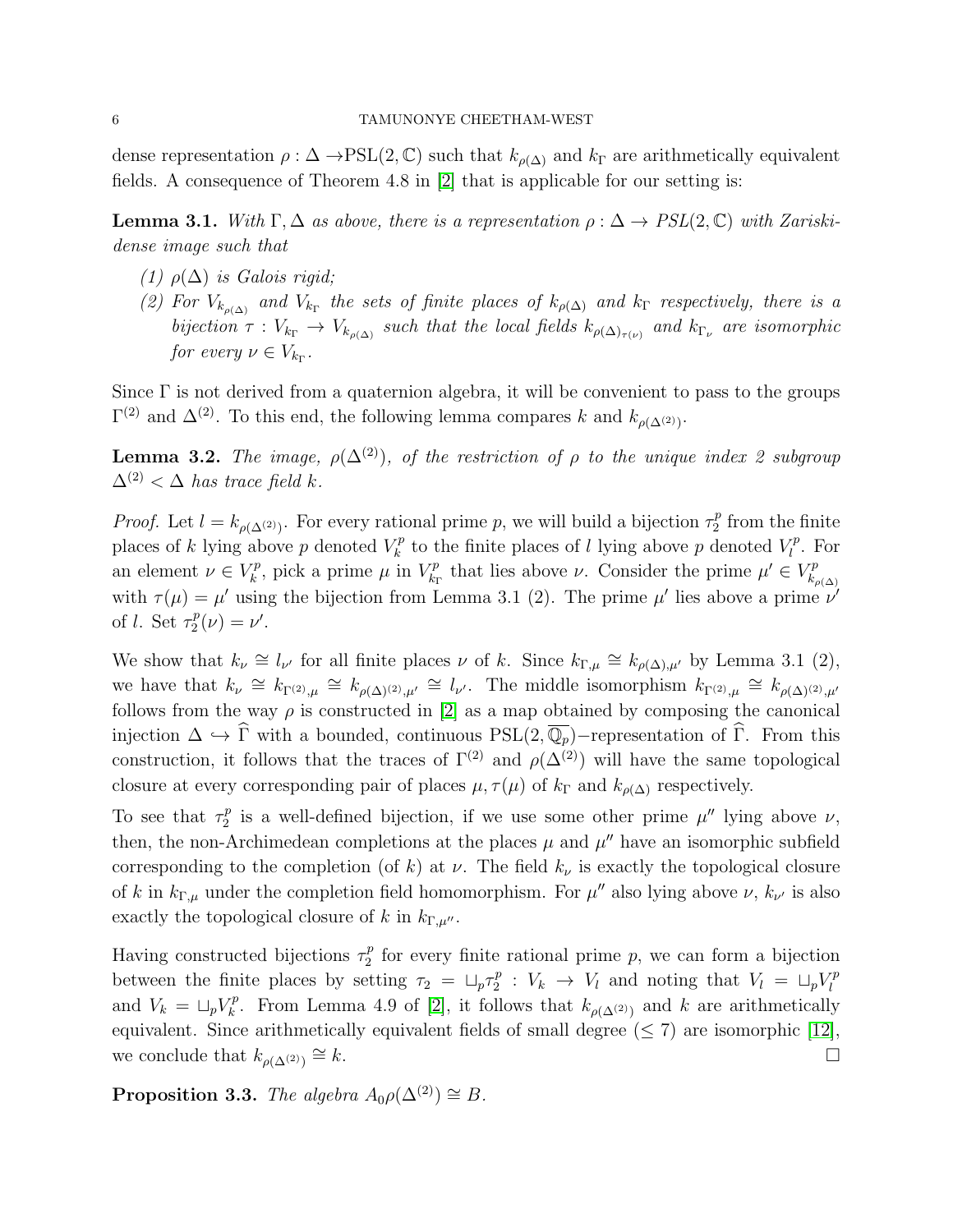*Proof.* By construction,  $B_{\nu} \cong A_0 \rho(\Delta^{(2)})_{\tau_2(\nu)}$  at every finite place  $\nu$  of k. Since B is ramified at the unique finite place of norm 5 and since B and  $A_0\rho(\Delta^{(2)})$  are quaternion algebras over the same cubic field, they are isomorphic by Corollary 4.11 (III) of  $[2]$  because B is locally uniform (as previously noted in §[3.1\)](#page-4-0).  $\Box$ 

We can now proceed to strengthen the conclusions of Lemma 3.1 and Lemma 3.2 as follows

**Lemma 3.4.** With  $\Delta$  as above, there is a representation  $\rho : \Delta \rightarrow PSL(2,\mathbb{C})$  such that  $\rho(\Delta^{(2)}) < \Gamma^{(2)}$ .

*Proof.* Recall the prime  $P$  from §[3.1.](#page-4-0) Choose a prime  $P'$  of  $k_{\Gamma}$  lying above  $P$ . Since  $\Gamma$  has integral traces, we obtain a bounded  $PSL(2, \overline{\mathbb{Q}_{23}})$  representation  $\psi : \Gamma \to PSL(2, \overline{\mathbb{Q}_{23}})$  by completing  $k_{\Gamma}$  at  $\mathcal{P}'$ . The closure  $\overline{\psi(\Gamma)}$  is profinite and so the homomorphism  $\psi$  factors through the canonical homomorphism  $\Gamma \hookrightarrow \widehat{\Gamma}$ . Since  $\widehat{\Delta} \cong \widehat{\Gamma}$ , we can now compose with the canonical homomorphism  $\Delta \hookrightarrow \widehat{\Delta}$  to obtain a Zariski dense homomorphism  $\tilde{\rho} : \Delta \to \mathrm{PSL}(2, \overline{\mathbb{Q}_{23}})$  with  $\overline{\rho}(\Delta) = \overline{\psi(\Gamma)}$ . Thus, we obtain a homomorphism  $\rho : \Delta \to \mathrm{PSL}(2, \mathbb{C})$ .

For every prime Q of k and for every prime Q' of  $k_{\rho(\Delta)}$  lying above Q, we get a bounded representation of  $\Delta$  into PSL $(2, R_{k_{\Gamma},Q})$  where  $R_{k_{\Gamma},Q}$  is the local ring of  $k_{\Gamma_{Q'}}$ , and so  $\rho(\Delta^{(2)})$ has integral traces because

$$
R_{k_{\Gamma}} = \bigcap_{\mathcal{Q}' \text{ a finite place of } k_{\Gamma}} (k_{\Gamma} \cap R_{k_{\Gamma}, \mathcal{Q}'})
$$

Applying Lemma 3.2, Proposition 3.3, and Corollary 4.11 (III) of [\[2\]](#page-13-0), it follows that  $\rho(\Delta^{(2)})$  < B. Since  $\rho$  is an integral representation and B has type number 1 (having a unique conjugacy class of maximal order), we can conjugate the representation such that  $\rho(\Delta^{(2)}) < \Gamma^1_{\mathcal{O}}$  as claimed.

We now use the information in the latter part of §[3.1](#page-4-0) as follows: by the construction of  $\rho$ using the prime  $\mathcal{P}, \rho(\Delta^{(2)})$  has the same topological closure with  $\Gamma^{(2)}$  at their corresponding places (using the bijection  $\tau_2$  from the proof of Lemma 3.2). Thus, at the place  $\tau_2(\mathcal{P})$ ,  $\rho(\Delta^{(2)}) < \Gamma_{\mathcal{O}}^1$  has the same bounded topological closure as  $\Gamma^{(2)}$ . Since (as noted in §[3.1\)](#page-4-0)  $\Gamma^{(2)}$ is exactly the preimage of a representative of the unique conjugacy class of index 24 open subgroups of  $PSL(2, R_{kp})$ , where  $k_{\mathcal{P}}$  is the non-archimedean completion of the field at that place, we have that  $\rho(\Delta^{(2)}) < \Gamma^{(2)}$ .

### 4. CONSTRUCTING PSL $(2,\mathbb{C})$  representations for  $\Delta'$

4.1. Arithmetic information for Γ'. Using Snap [\[6\]](#page-13-6), it can be checked that the group Γ' is arithmetic, has invariant trace field  $\mathbb{Q}(\sqrt{-3})$  and invariant quaternion algebra  $A\Gamma'/\mathbb{Q}(\sqrt{-3})$ which is ramified at the unique places of norms 3 and  $5^2$ . It follows that  $A\Gamma'$  is locally uniform. While  $\Gamma'$  is not derived from a quaternion algebra,  $\Gamma^{(2)}$  is. In particular, from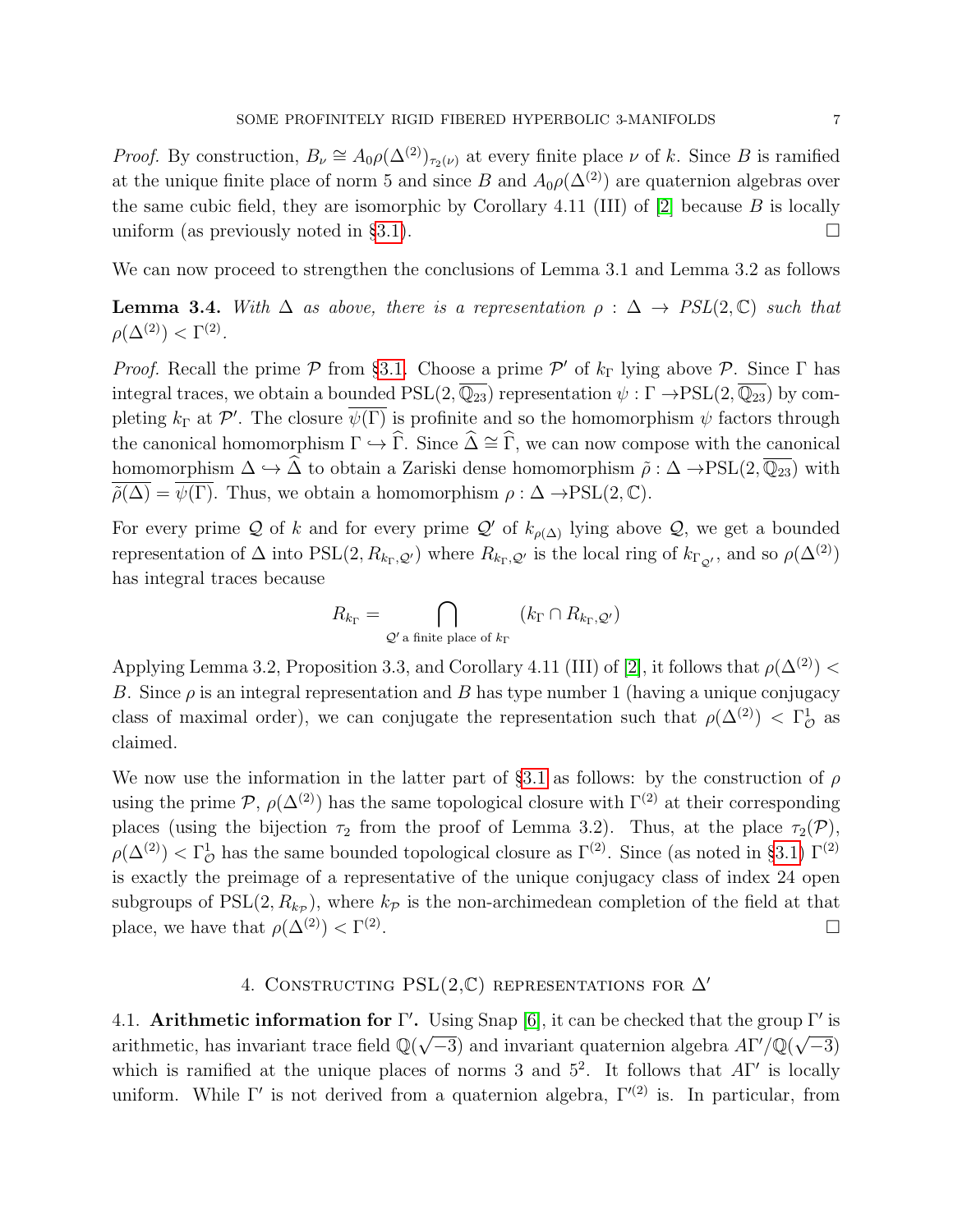Snap [\[6\]](#page-13-6) we can compute  $vol(\mathbb{H}^3/\Gamma'^{(2)})$  ( $\mathbb{H}^3/\Gamma'^{(2)}$  is the unique index 2 cover of the 0-surgery on 63) and observe that it is equal to the covolume of the unit group of a maximal order of AΓ' computed using Theorem 11.1.3 of [\[11\]](#page-13-5). Thus,  $\Gamma^{(2)}$  is exactly the unit group  $\Gamma^1_{\mathcal{O}'}$  of a maximal order  $\mathcal{O}'$  of the invariant quaternion algebra  $A\Gamma'$ . We also note that the quaternion algebra AΓ' has type number 1 and so there is a unique conjugacy class of maximal order in  $A\Gamma'.$ 

4.2. Producing a Zariski dense representation of  $\Gamma'$ . Since  $\Gamma'$  is Galois rigid, we have the following

# **Lemma 4.1.** There is a representation  $\rho' : \Delta' \to PSL(2, \mathbb{C})$  such that  $\rho'(\Delta'^{(2)}) < \Gamma'^{(2)}$ .

*Proof.* Using analogues of Lemmas 2.3, 3.1, and 3.2 to  $\Gamma', \Delta'$ , it follows that we can choose ρ' such that the trace field of  $\rho'(\Delta')$  is  $k_{\Gamma'}$  and the trace field of  $\rho'(\Delta'^{(2)})$  is  $k\Gamma'$ . In a similar manner to the proof of Lemma 3.4, we show that  $\rho'$  is an integral representation. Also,  $A\rho'(\Delta^{(2)})$  is locally equivalent to  $A\Gamma'$  as quaternion algebras over the same field by an analog of Proposition 3.3. Therefore, since  $A\Gamma'$  is locally uniform, we apply Corollary 4.11 (II) of [\[2\]](#page-13-0) to show that  $A\rho'(\Delta'^{(2)}) \cong A\Gamma'$ . Since the restriction of  $\rho'$  to  $\Delta'^{(2)}$  is an integral representation into a type number 1 quaternion algebra and  $\Gamma^{(2)} = \Gamma_{\mathcal{O}}^1$ , we can can conjugate the representation such that  $\rho'(\Delta'^{(2)}) < \Gamma'^{(2)}$  as claimed.

# 5. PROFINITE RIGIDITY OF  $\pi_1(S_0^3(6_2))$

<span id="page-7-0"></span>To prove that  $\rho(\Delta^{(2)}) = \Gamma^{(2)}$ , we use Proposition 5.1 from [\[4\]](#page-13-2) stated here for convenience. We also use the fact that since  $H_1(\Gamma, \mathbb{Z}) \cong \mathbb{Z}$  and  $H_1(\Gamma^{(2)}, \mathbb{Z}) \cong \mathbb{Z} \oplus \mathbb{Z}/11\mathbb{Z}$ , the same holds for  $H_1(\Delta, \mathbb{Z})$  and  $H_1(\Delta^{(2)}, \mathbb{Z})$  respectively.

**Proposition 5.1.** Let G be a Kleinian group of finite covolume. If  $\Lambda$  is a finitely generated, residually finite group with a homomorphism  $\Lambda \to G$  whose image is a proper subgroup of finite index then  $\widehat{G}$  and  $\widehat{\Lambda}$  are not isomorphic.

**Lemma 5.2.** For a group  $\Delta$  as above, with  $\rho : \Delta \rightarrow PSL(2,\mathbb{C})$  as constructed in Lemma 3.3 above,  $\rho(\Delta^{(2)}) = \Gamma^{(2)}$  and  $\rho|_{\Delta^{(2)}}$  is an isomorphism.

*Proof.* If  $\rho(\Delta^{(2)}) < \Gamma^{(2)}$  is an infinite-index subgroup, the manifold  $\mathbb{H}^3/\rho(\Delta^{(2)})$  has a compact core with some boundary component having genus  $\geq 2$ . By Poincaré-Lefschetz duality, we deduce that  $b_1(\rho(\Delta^{(2)})) = \text{rank}(H_1(\rho(\Delta^{(2)}), \mathbb{Q})) > 1$ , a contradiction since  $b_1(\Delta^{(2)}) = 1$ . Thus  $\rho(\Delta^{(2)}) < \Gamma^{(2)}$  is a finite index subgroup and we can apply Proposition 5.1 above to conclude that  $\rho(\Delta^{(2)}) = \Gamma^{(2)}$ . Since  $\Gamma^{(2)} \cong \widehat{\Delta^{(2)}}$ , it follows from the Hopfian property of finitely generated profinite groups (Proposition 2.5.2 of [\[13\]](#page-13-13)) that  $\rho$  is injective, hence  $\Delta^{(2)} \cong \Gamma^{(2)}$ . The contract of the contract of the contract of the contract of the contract of  $\Box$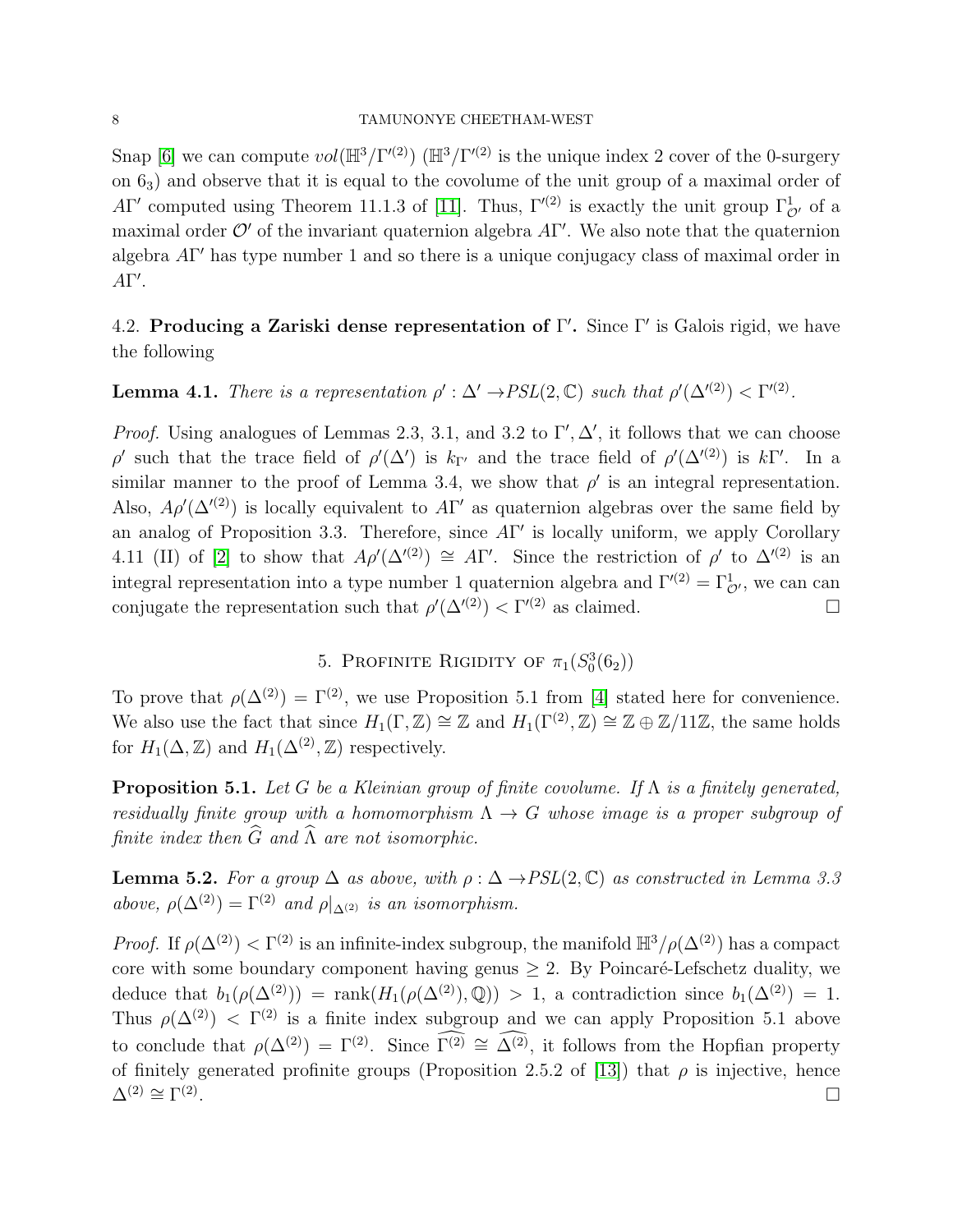So far, we have established that for a group  $\Delta$  with  $\hat{\Delta} \cong \hat{\Gamma}$ ,  $\Delta^{(2)} \cong \Gamma^{(2)}$ . Thus,  $\Delta$  is a  $\mathbb{Z}/2\mathbb{Z}$ extension of  $\Gamma^{(2)}$ . To argue that  $\Delta \cong \Gamma$ , it is sufficient to show that all  $\mathbb{Z}/2\mathbb{Z}$  extensions of  $\Gamma^{(2)}$  are distinguished from one another by their finite quotients.

### **Lemma 5.3.** Let  $\Delta$  be as above. Then  $\Delta \cong \Gamma$ .

*Proof.* The group  $\Gamma$  is good in the sense of Serre (see Chapter 2, Exercise 2 of [\[17\]](#page-13-14) for a definition) and so  $\widehat{\Gamma}$  is torsion-free (see Section 2.3 and Lemma 2.5 of [\[4\]](#page-13-2) for example). Since  $\widehat{\Delta} \cong \widehat{\Gamma}$ , it follows that  $\Delta$  is torsion-free. Furthermore, since  $\Delta$  is torsion free, we can apply Proposition 4.1 of [\[4\]](#page-13-2) to show that  $\Delta$  is a lattice in PSL(2,  $\mathbb{C}$ ) as well as a  $\mathbb{Z}/2\mathbb{Z}$  extension of  $\Gamma^{(2)}$  with  $H_1(\Delta, \mathbb{Z}) \cong \mathbb{Z}$  as noted earlier.

Using SnapPy [\[7\]](#page-13-10) and as a consequence of Mostow rigidity, we check that  $Out(\Gamma^{(2)})$  is  $(\mathbb{Z}/2\mathbb{Z})^3$ . It follows that  $\Gamma^{(2)}$  is index 8 in  $N(\Gamma^{(2)})$ , its normalizer in  $Isom(\mathbb{H}^3)$ . The group  $\Gamma^{(2)}$  is the unique index 2 subgroup of  $\Gamma$  since  $H_1(\Gamma, \mathbb{Z}) \cong \mathbb{Z}$ , and it follows that the normalizer  $N(\Gamma)$  of  $\Gamma$  in Isom( $\mathbb{H}^3$ ) is a subgroup of  $N(\Gamma^{(2)})$ . Another SnapPy calculation shows that  $Out(\Gamma)$  is  $(\mathbb{Z}/2\mathbb{Z})^2$ , and so  $N(\Gamma) = N(\Gamma^{(2)})$ , since  $\Gamma$  is an index 4 subgroup of its normalizer in  $Isom(\mathbb{H}^3)$ .

We now find a finite presentation for  $N(\Gamma) = N(\Gamma^{(2)})$  with which we compute the integral first homology group of all non-trivial extensions of  $\Gamma^{(2)}$  and show that there is a unique extension with infinite cyclic first homology and that is  $\Gamma$ . To find this finite presentation, we use the fact that all the symmetries of  $\Gamma$  arise from orientation preserving symmetries of the 2-bridge knot  $6_2$  (see Theorem 4.1 of [\[16\]](#page-13-15), for example), and these extend to symmetries of  $S_0^3(6_2)$  for homological reasons. In particular, the  $(\mathbb{Z}/2\mathbb{Z})^2$  group comes from two orientationpreserving order 2 symmetries of  $6<sub>2</sub>$  which we will denote  $\sigma$  and  $\tau$ . A 2-bridge presentation for  $\pi_1(S^3 \setminus 6_2)$  is given by

$$
\pi_1(S^3 \setminus 6_2) = \langle a, b | wa = bw \rangle, w = abab^{-1}a^{-1}b^{-1}a^{-1}bab
$$

we can assume that  $\sigma$  sends  $a \to b$ ,  $b \to a$  and  $\tau$  sends  $a \to a^{-1}$  and  $b \to b^{-1}$ . From this, we can get a finite presentation for  $\Gamma$  (the word  $a^{-4}ww^*$  represents a homological longitude for  $6_{2})$ 

$$
\Gamma = \langle a, b \, | \, wa = bw, a^{-4}ww^* \rangle, w^* = baba^{-1}b^{-1}a^{-1}b^{-1}aba
$$

and then we can write a presentation for  $N(\Gamma)$  as follows;

$$
\langle a,b,\sigma,\tau \mid wa = bw,a^{-4}ww^*,\sigma\tau\sigma^{-1}\tau^{-1},\sigma a\sigma^{-1}b^{-1},\sigma b\sigma^{-1}a^{-1},\tau a\tau^{-1}a,\tau b\tau^{-1}b,\sigma^2,\tau^2,(\sigma\tau)^2\rangle
$$

With this presentation of  $N(\Gamma)$ , we use a Magma script (in Section 7.3) to compute the first integral homology of the  $\mathbb{Z}/2\mathbb{Z}$  extensions of  $\Gamma^{(2)}$  and  $\Gamma$  is the only extension of  $\Gamma^{(2)}$  with integral first homology Z, completing the proof of Lemma 5.3 and the first part of Theorem  $1.1.$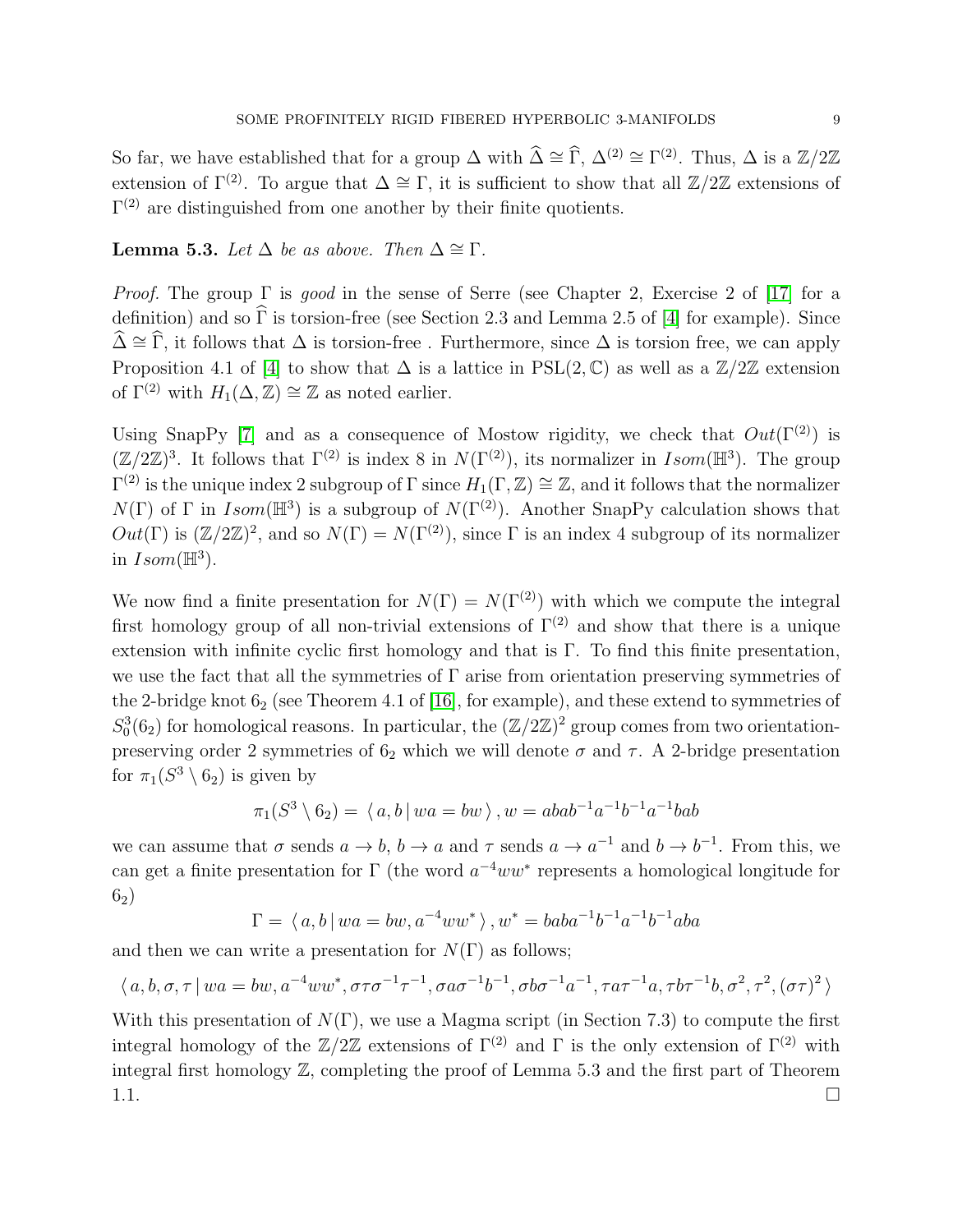# 6. PROFINITE RIGIDITY OF  $\pi_1(S_0^3(6_3))$  and  $\pi_1M$

<span id="page-9-0"></span>In this section, we will use the fact that  $H_1(\Gamma', \mathbb{Z}) \cong \mathbb{Z}$  and therefore  $H_1(\Delta', \mathbb{Z}) \cong \mathbb{Z}$ . Similarly, since  $H_1(\Gamma^{(2)}, \mathbb{Z}) \cong \mathbb{Z} \oplus \mathbb{Z}/13\mathbb{Z}$ , we have  $H_1(\Delta^{(2)}, \mathbb{Z}) \cong \mathbb{Z} \oplus \mathbb{Z}/13\mathbb{Z}$ . We follow the proof in §[5.](#page-7-0) First, the proof of Lemma 5.2 applies to show that  $\rho'(\Delta'^{(2)}) \cong \Gamma'^{(2)}$ . We can now conclude the proof of Theorem 1.1 with the following

Lemma 6.1. The group  $\Delta' \cong \Gamma'.$ 

*Proof.* The proof proceeds exactly as before to first show that  $\Gamma^{(2)}$  has index 8 in  $N(\Gamma^{(2)})$ , its normalizer in PSL(2, C), and that  $\Gamma'$  and  $\Gamma^{(2)}$  have the same normalizer in PSL(2, C).

As before, we find a finite presentation for  $N(\Gamma') = N(\Gamma^{(2)})$  with which we compute the integral first homology group of all non-trivial extensions of  $\Gamma^{(2)}$  and show that there is a unique extension with infinite cyclic first homology and that is  $\Gamma'$ . To find this finite presentation, we use the fact that all the orientation preserving symmetries of  $\Gamma'$  arise from orientation preserving symmetries of the 2-bridge knot  $6<sub>3</sub>$ . In particular, the orientation preserving  $(\mathbb{Z}/2\mathbb{Z})^2$  group comes from two order 2 symmetries of 6<sub>3</sub> which we will denote  $\sigma$ and  $\tau$ . A 2-bridge presentation for  $\pi_1(S^3 \setminus 6_3)$  is given by

$$
\pi_1(S^3 \setminus 6_3) = \langle a, b | wa = bw \rangle, w = aba^{-1}b^{-1}a^{-1}bab^{-1}a^{-1}b^{-1}ab
$$

we can assume that  $\sigma$  sends  $a \to b$ ,  $b \to a$  and  $\tau$  sends  $a \to a^{-1}$  and  $b \to b^{-1}$ . From this, we can get a finite presentation for  $\Gamma'$  (the word  $ww^*$  represents a homological longitude for  $6_3$ )

$$
\Gamma' = \langle a, b \, | \, wa = bw, ww^* \rangle \, , w^* = bab^{-1}a^{-1}b^{-1}aba^{-1}b^{-1}a^{-1}ba
$$

and then we can write a presentation for  $N(\Gamma')$ ;

$$
\langle a, b, \sigma, \tau \mid wa = bw, ww^*, \sigma \tau \sigma^{-1} \tau^{-1}, \sigma a \sigma^{-1} b^{-1}, \sigma b \sigma^{-1} a^{-1}, \tau a \tau^{-1} a, \tau b \tau^{-1} b, \sigma^2, \tau^2, (\sigma \tau)^2 \rangle
$$

With this presentation of  $N(\Gamma')$ , we use a Magma script (in Section 7.4) to compute the first integral homology of the  $\mathbb{Z}/2\mathbb{Z}$  extensions of  $\Gamma^{(2)}$  and  $\Gamma'$  is the only extension of  $\Gamma^{(2)}$  with integral first homology  $\mathbb{Z}$ , concluding the proof of this lemma and Theorem 1.1.

6.1. A profinitely rigid non-orientable 3-manifold. The aim of this subsection is to deduce Corollary 1.2. The group  $\pi_1 M$  is a  $\mathbb{Z}/2\mathbb{Z}$ -extension of Γ' and so it is sufficient to distinguish the  $\mathbb{Z}/2\mathbb{Z}$ -extensions of Γ' by integral homology i.e. to prove that  $\pi_1M$  is the only extension with integral first homology  $\mathbb Z$ . Let G be a finitely generated, residually finite group with  $\widehat{G} \cong \widehat{\pi_1M}$ . The following lemma completes the proof of Corollary 1.2

**Lemma 6.2.** The group G as above is a  $\mathbb{Z}/2\mathbb{Z}$ -extension of  $\Gamma'$  with  $H_1(G,\mathbb{Z}) \cong \mathbb{Z}$ . Furthermore,  $\pi_1 M$  is the unique  $\mathbb{Z}/2\mathbb{Z}$ -extension of  $\Gamma'$  with first integral homology  $\mathbb{Z}$ . Thus,  $G \cong \pi_1 M$ .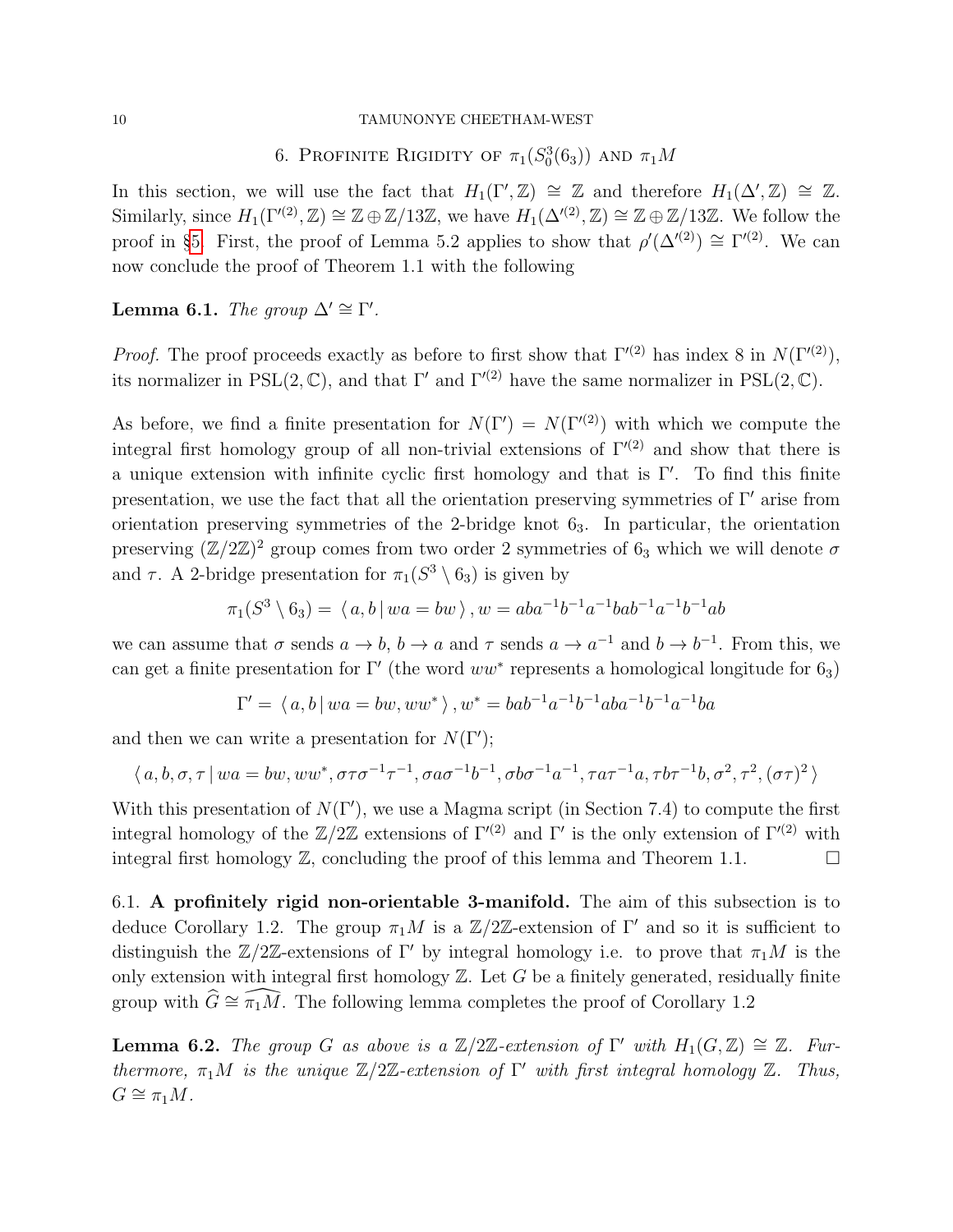*Proof.* The profinite group G has a unique index two subgroup isomorphic to Γ'. By Theorem 1.1, G has a unique index two subgroup isomorphic to  $\Gamma'$ , and so G is a  $\mathbb{Z}/2\mathbb{Z}$  extension of Γ'. Since  $H_1(M, \mathbb{Z}) \cong \mathbb{Z}$ , the first integral homology of G is  $\mathbb{Z}$  as well.

The 0-surgery homomorphism from  $\pi_1(S^3 \setminus 6_3)$  to Γ' induces an isomorphism between  $Out(\pi_1(S^3 \setminus 6_3))$  and  $Out(\Gamma')$ . Thus, every  $\mathbb{Z}/2\mathbb{Z}$ -extension of  $\Gamma'$  corresponds to a Dehn filling on a  $\mathbb{Z}/2\mathbb{Z}$ -extension of  $\pi_1(S^3 \setminus 6_3)$ . Using the following presentation of the maximal discrete subgroup  $N(\pi_1(S^3 \setminus 6_3))$  containing  $\pi_1(S^3 \setminus 6_3)$  in  $Isom(\mathbb{H}^3)$  obtained from Page 111 of [\[14\]](#page-13-16)

$$
N(\pi_1(S^3 \setminus 6_3)) = \langle a, b, c, d, e | bdba, c^{-1}abe^{-1}aea, a^2, b^2, (bc)^2, c^2, d^2, ed^{-1}ce \rangle
$$

one can check (see Section 7.5) that there are only two index four subgroups of  $N(\pi_1(S^3 \setminus$  $(6, 6)$ ) with positive first Betti number. We can check that one of them is orientable with integral first homology  $\mathbb{Z} \oplus \mathbb{Z}/2\mathbb{Z}$  and the other is non-orientable with first homology  $\mathbb{Z}$ . The latter manifold is m018 in the non-orientable census. Thus, if  $G$  is not the fundamental group of a Dehn filling on m018 then G has integral homology  $\mathbb{Z} \oplus \mathbb{Z}/2\mathbb{Z}$ , contradicting  $H_1(G,\mathbb{Z}) \cong H_1(\pi_1M,\mathbb{Z}) \cong \mathbb{Z}$ . Alternatively, one can argue that if  $G \not\cong \pi_1M$ , then G is the fundamental group of a closed orientable 3-manifold. Since G and  $\pi_1 M$  are cohomologically good,  $H^3(G,\mathbb{Z}/3\mathbb{Z})\cong H^3(\widehat{\pi_1M},\mathbb{Z}/3\mathbb{Z})\cong H^3(\pi_1M,\mathbb{Z}/3\mathbb{Z})$ . However,  $H^3(G,\mathbb{Z}/3\mathbb{Z})\cong \mathbb{Z}/3\mathbb{Z}$ ,  $H^3(\pi_1 M, \mathbb{Z}/3\mathbb{Z}) = 0$  and we obtain a contradiction, concluding the proof of the corollary.  $\Box$ 

### 7. Routines used in the paper

```
7.1. Magma script for checking PSL(2, \mathbb{Z}/23\mathbb{Z}) quotients for \Gamma^1_{\mathcal{O}}.
> M<a,b>:=FPGroup<a,b|a^3,a*b^-1*a*b^2*a^-1*b^-2*a^-1*b^2>;
> L2Quotients(M);
\GammaL_2(infty^3)
\mathbb{I}> quot:=L2Quotients(M);
> q:=quot[1];
> SpecifyCharacteristic(q,23);
\GammaL_2(23),
     L_2(23)
]
>
7.2. Verifying the congruence information for \Gamma^{(2)}.
```

```
> g:=PSL(2,23);
```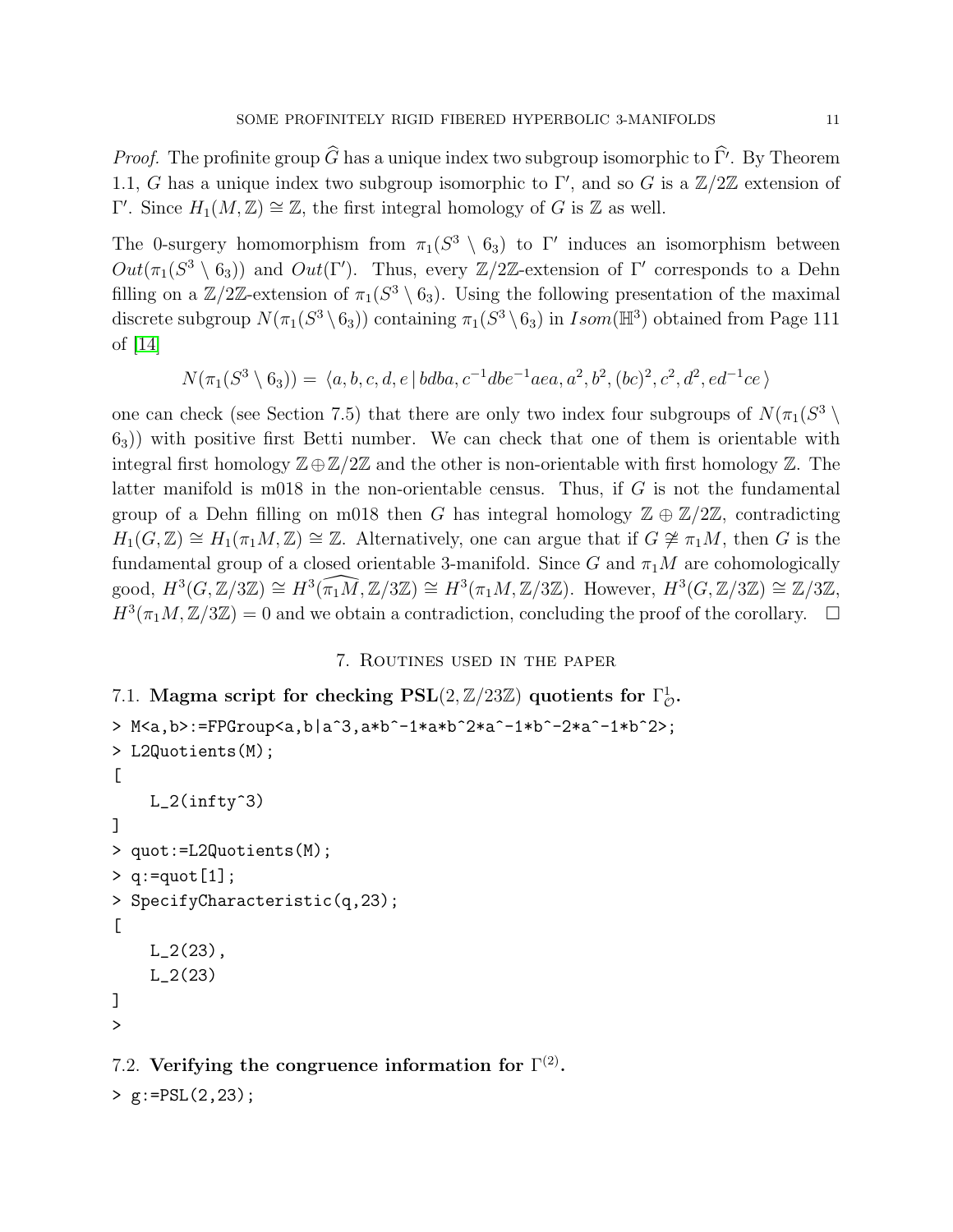```
12 TAMUNONYE CHEETHAM-WEST
> homs:=Homomorphisms(M, g : Surjective);
> #homs;
4
> list:=LowIndexSubgroups(M,<24,24>);
> for j in [1 .. #list] do
for> print j, AQInvariants(list[j]);
for> end for;
1 [ 30 ]
2 [ 11, 0 ]
3 [ 5, 30 ]
4 [ 3, 6, 6 ]
5 [ 66 ]
6 [ 3, 6, 6 ]
7 [ 7, 42 ]
8 [ 3, 6, 0 ]
9 [ 2, 2, 6 ]
10 [ 3, 6, 0 ]
11 [ 2, 2, 6 ]
> sub:=list[2];
> Index(g,homs[1](sub));
1
> Index(g,homs[2](sub));
1
> Index(g, homs[3](sub));
24
> Index(g,homs[4](sub));
24
>
```
7.3. Magma script for distinguishing non-trivial  $\mathbb{Z}/2\mathbb{Z}$  extensions of  $\Gamma^{(2)}$ .

```
> N<a,b,s,t>:=FPGroup<a,b,s,t|s^2,t^2,(s*t)^2,s*a*s^-1*b^-1,s*b*s^-1*a
-1,t*a*t^-1*a,t*b*t^-1*b,a^-4*(a*b*a*b^-1*a^-1*b^-1*a^-1*b*a*b)*(b*a*
b*a^-1*b^-1*a^-1*b^-1*a*b*a),(a*b*a*b^-1*a^-1*b^-1*a^-1*b*a*b)*a*(b^-1
*a^-1*b^-1*a*b*a*b*a^-1*b^-1*a^-1*b^-.1*b^-.1> list:=LowIndexSubgroups(N,<4,4>);
> for j in [1 .. #list] do
for> if IsNormal(N,list[j]) then
for|if> print AQInvariants(list[j]);
for|if> end if;
```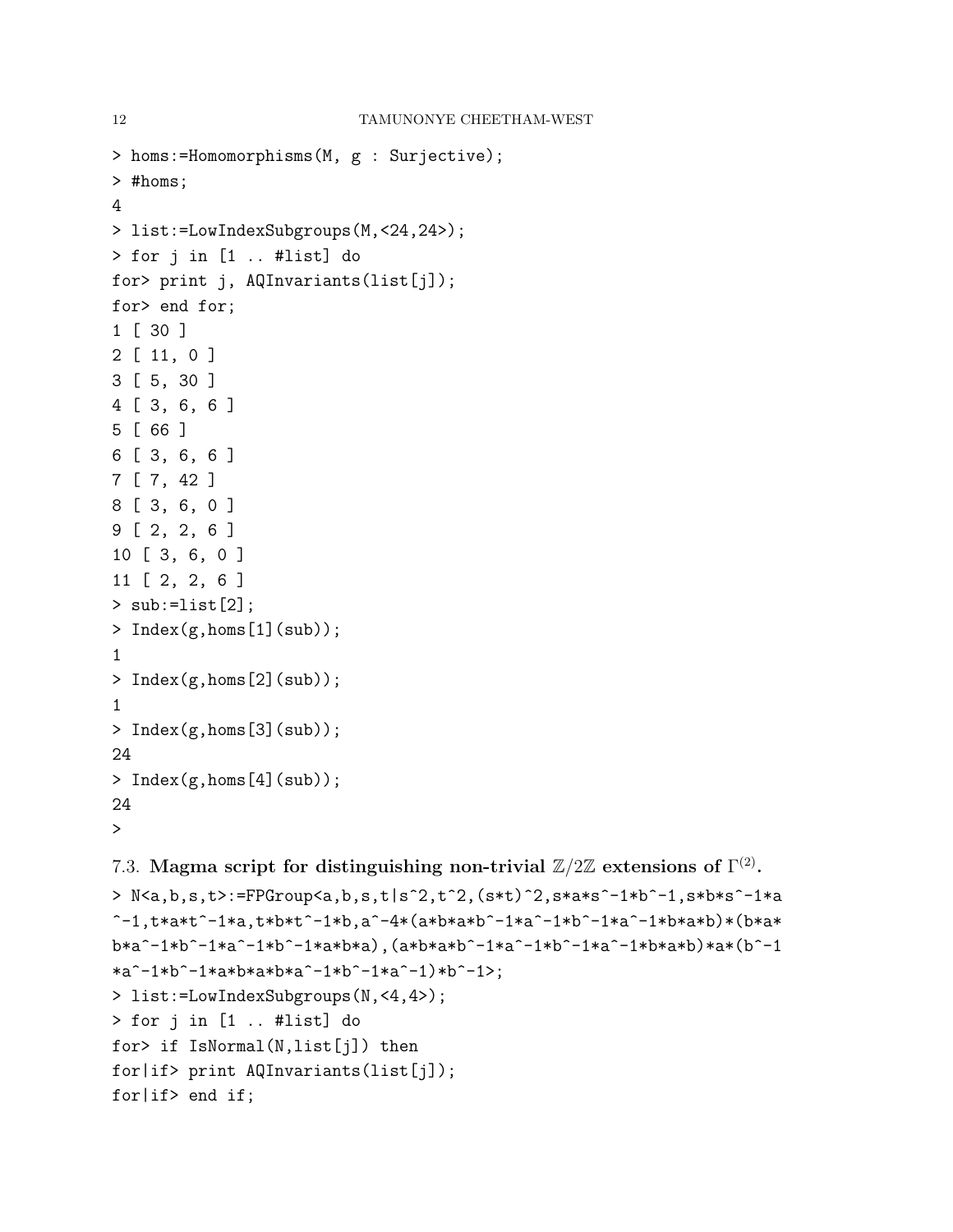for> end for; [ 2, 22 ] [ 2, 2 ] [ 2, 2 ] [ 2, 22 ] [ 11, 0 ] [ 2, 0 ] [ 0 ] >

7.4. Magma script for distinguishing  $\mathbb{Z}/2\mathbb{Z}$  extensions of  $\Gamma^{(2)}$  that are lattices in  $PSL(2,\mathbb{C}).$ 

```
> N \leq a, b, s, t:=FPGroup\leq a, b, s, t|b*(a * b * a^{\hat{-1}} * b^{\hat{-1}} * a^{\hat{-1}} * b * a * b^{\hat{-1}} * a^{\hat{-1}} * b^{\hat{-1}} * a)*a^-1*(b^-1*a^-1*b*a*b*a^-1*b^*-1*a*b*a*b^--1*a^-1),(axb*a^-1*b^+1*a^-1*b^+a^+1*a^-1*b^+a^+1*b^+1*a*b)*(b*a*b^+1*a^+1*a^+a^+a^+1*b^+b^+k^+b^+k^+b^+k^+b^+k^+b^+k^+b^+k^+b^+k^+b^+k^+b^+k^+b^+k^+b^+k^+b^+k^+b^+k^+b^+k^+b^+k^+b^+k^+b^+k^+b^+k^+b^+k^+b^+k^+b^+k^+b^+k^+b^+k^+b^+k^+b^+k^+b^+k^+b^-1*a^-1*b*a, s*a*s^-1*b^-1,s*b*s^-1*a^-1,t*a*t^-1*a,t*b*t^-1*b,s^2,
t^2, (s*t)<sup>2</sup>>;
> AbelianQuotientInvariants(N);
[ 2, 2, 2 ]
> k:=LowIndexSubgroups(N,<4,4>);
> for j in [1 .. #k] do
for> if IsNormal(N,k[j]) then
for|if> print AbelianQuotientInvariants(k[j]);
for|if> end if;
for> end for;
[ 2, 26 ]
[ 2, 2 ]
[ 2, 2 ]
[ 2, 26 ]
[ 13, 0 ]
[ 2, 0 ]
[ 0 ]
```
7.5. Magma script for calculating abelianizations of  $\mathbb{Z}/2\mathbb{Z}$  extensions of  $\pi_1(S^3 \setminus 6_3)$ .

```
> S<a,b,c,d,e>:=FPGroup<a,b,c,d,e|b*d*b*a,c^-1*d*b*e^-1*a*e*a,
a^2,b^2,(b*c)^2,c^2, d^2, e*d^-1*c*e;
> lS:=LowIndexSubgroups(S,<4,4>);
```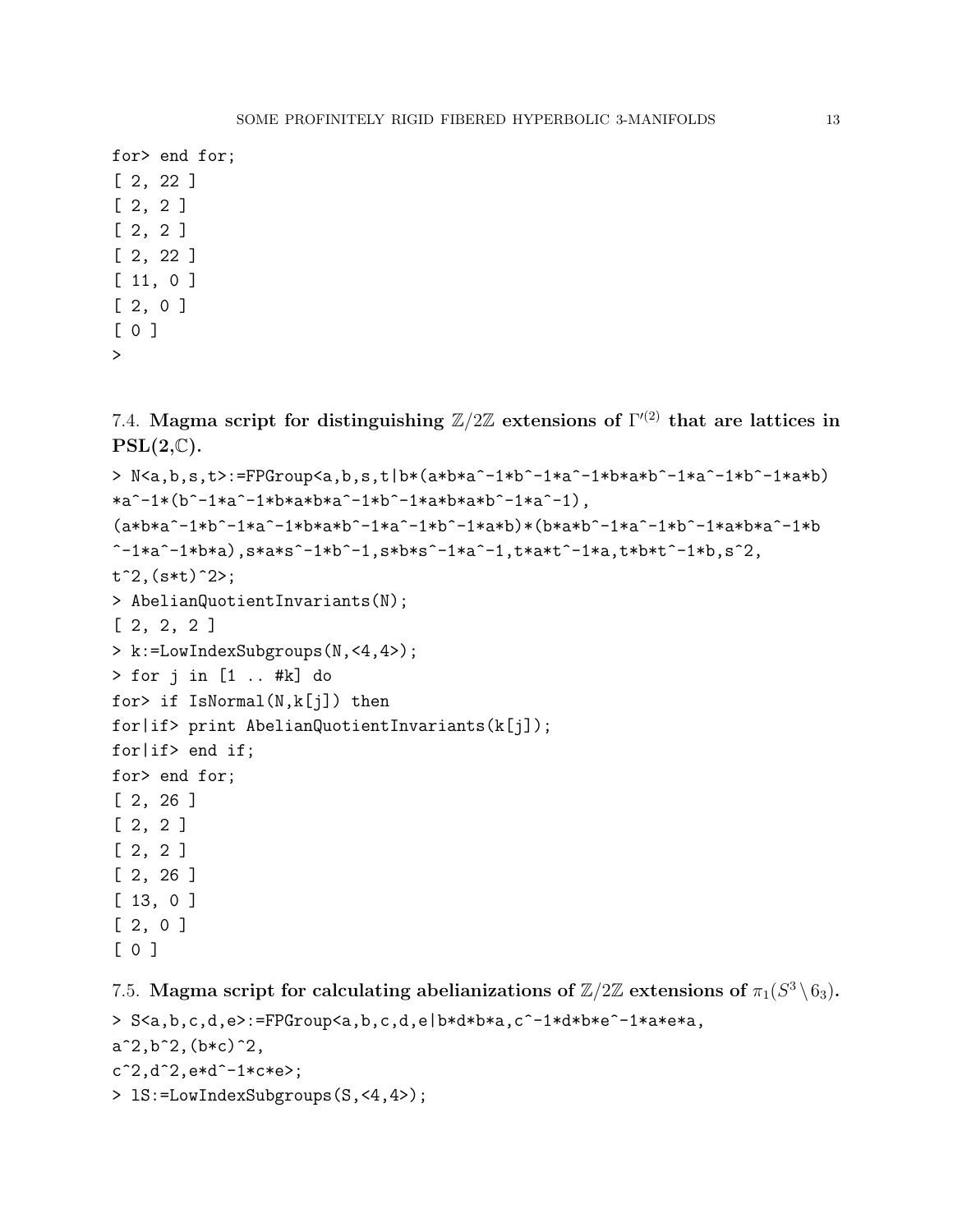> for j in [1 .. #lS] do for> print AQInvariants(lS[j]); for> end for; [ 0 ] [ 2, 26 ] [ 2, 4 ] [ 2, 0 ] [ 2, 2 ] [ 2, 2 ] [ 2, 2, 2 ]

#### **REFERENCES**

- <span id="page-13-11"></span>[1] BOSMA, W., CANNON, J., AND PLAYOUST, C. The Magma algebra system. I. The user language. J. Symbolic Comput. 24, 3-4 (1997), 235–265. Computational algebra and number theory (London, 1993).
- <span id="page-13-0"></span>[2] BRIDSON, M., MCREYNOLDS, D., REID, A., AND SPITLER, R. Absolute profinite rigidity and hyperbolic geometry. Annals of Math. 192 (2020), 679–719.
- <span id="page-13-1"></span>[3] BRIDSON, M., MCREYNOLDS, D., REID, A., AND SPITLER, R. On the profinite rigidity of triangle groups. Bull. London Math. Soc. 53 (2021), 1848–1862.
- <span id="page-13-2"></span>[4] BRIDSON, M., AND REID, A. Profinite rigidity, Kleinian groups and the cofinite Hopf property. to appear in special issue of Michigan Math Journal in honor of Gopal Prasad (2021).
- <span id="page-13-7"></span>[5] Cooper, D., Culler, M., Gillet, H., Long, D., and Shalen, P. Plane curves associated to character varieties of 3-manifolds. Invent. Math. 118 (1994), 47–84.
- <span id="page-13-6"></span>[6] Coulsen, D., Goodman, O., Hodgson, C., and Neumann, W. Computing arithmetic invariants of 3-manifolds. Experimental Math. 9 (2000), 127–152.
- <span id="page-13-10"></span>[7] Culler, M., Dunfield, N. M., Goerner, M., and Weeks, J. R. SnapPy, a computer program for studying the geometry and topology of 3-manifolds. Available at http://snappy.computop.org  $(10/11/2021).$
- <span id="page-13-9"></span>[8] Inc., W. R. Mathematica, Version 12.1. Champaign, IL, 2020.
- <span id="page-13-3"></span>[9] Liu, Y. Finite-volume hyperbolic 3-manifolds are almost determined by their finite quotient groups, 2020. https://arxiv.org/abs/2011.09412.
- <span id="page-13-8"></span>[10] Long, D., AND REID, A. Integral points on character varieties. *Math. Annalen 325* (2003), 299–321.
- <span id="page-13-5"></span>[11] MACLACHLAN, C., AND REID, A. The Arithmetic of Hyperbolic 3-Manifolds. Graduate Texts in Mathematics 219, Springer-Verlag, New York, 2000.
- <span id="page-13-12"></span>[12] PERLIS, R. On the equation  $\zeta_K(s) = \zeta_{K'}(s)$ . J. Number Theory 9 (1977), 342–360.
- <span id="page-13-13"></span>[13] Ribes, L., and Zalesskii, P. Profinite Groups. Ergeb. der Math. 40, Springer-Verlag, Berlin, 2000.
- <span id="page-13-16"></span>[14] Riley, R. Seven excellent knots. In Low-dimensional topology (Bangor, 1979). Cambridge Univ. Press, Cambridge-New York, 1982.
- <span id="page-13-4"></span>[15] ROLFSEN, D. Knots and Links. AMS Chelsea, Providence, 1976.
- <span id="page-13-15"></span>[16] Sakuma, M. The geometries of spherical Montesinos links. Kobe J. Math. 7 (1990), 167–190.
- <span id="page-13-14"></span>[17] SERRE, J.-P. Galois Cohomology. Springer-Verlag, Berlin, 1997.

Department of Mathematics,